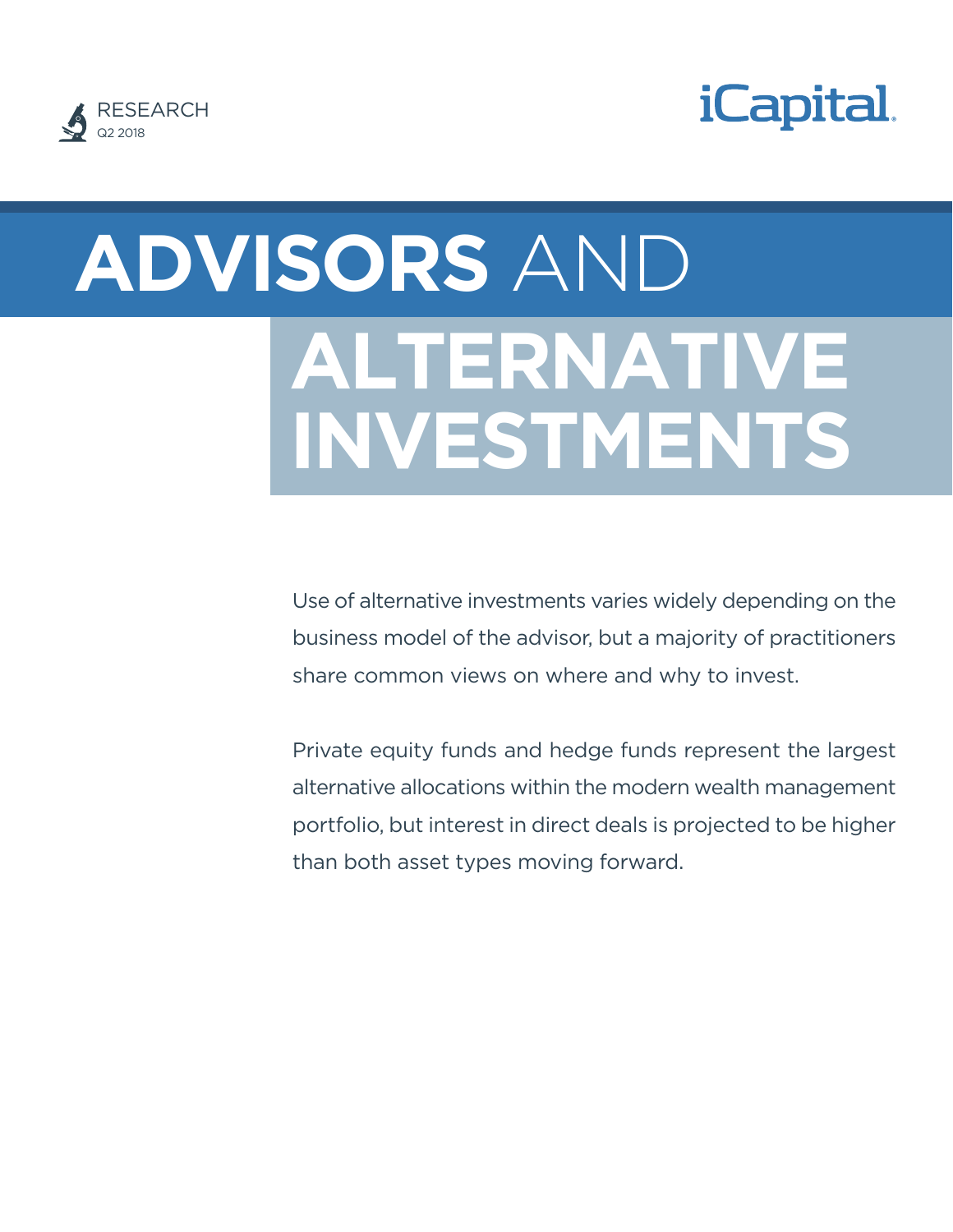#### IMPORTANT INFORMATION:

This material is provided for informational purposes only and is not intended as, and may not be relied on in any manner as legal, tax or investment advice, a recommendation, or as an offer to sell, a solicitation of an offer to purchase or a recommendation of any interest in any fund or security offered by iCapital. Past performance is not indicative of future results. Alternative investments are complex, speculative investment vehicles and are not suitable for all investors. An investment in an alternative investment entails a high degree of risk and no assurance can be given that any alternative investment fund's investment objectives will be achieved or that investors will receive a return of their capital. The information contained herein is subject to change and is also incomplete. This industry information and its importance is an opinion only and should not be relied upon as the only important information available. Information contained herein has been obtained from sources believed to be reliable, but not guaranteed, and iCapital assumes no liability for the information provided. This information is the property of iCapital. No part of this material may be reproduced in any form, or referred to in any other publication, without express written permission.

Products offered by iCapital are typically private placements that are sold only to qualified clients of iCapital through transactions that are exempt from registration under the Securities Act of 1933 pursuant to Rule 506(b) of Regulation D promulgated thereunder ("Private Placements"). An investment in any product issued pursuant to a Private Placement, such as the funds described, entails a high degree of risk and no assurance can be given that any alternative investment fund's investment objectives will be achieved or that investors will receive a return of their capital. Further, such investments are not subject to the same levels of regulatory scrutiny as publicly listed investments, and as a result, investors may have access to significantly less information than they can access with respect to publicly listed investments. Prospective investors should also note that investments in the products described involve long lock-ups and do not provide investors with liquidity.

Securities may be offered through iCapital Securities, LLC, a registered broker dealer, member of FINRA and SIPC and subsidiary of Institutional Capital Network, Inc. (d/b/a iCapital). These registrations and memberships in no way imply that the SEC, FINRA or SIPC have endorsed the entities, products or services discussed herein. iCapital is a registered trademark of Institutional Capital Network, Inc. Additional information is available upon request.

© 2018 Institutional Capital Network, Inc. All Rights Reserved.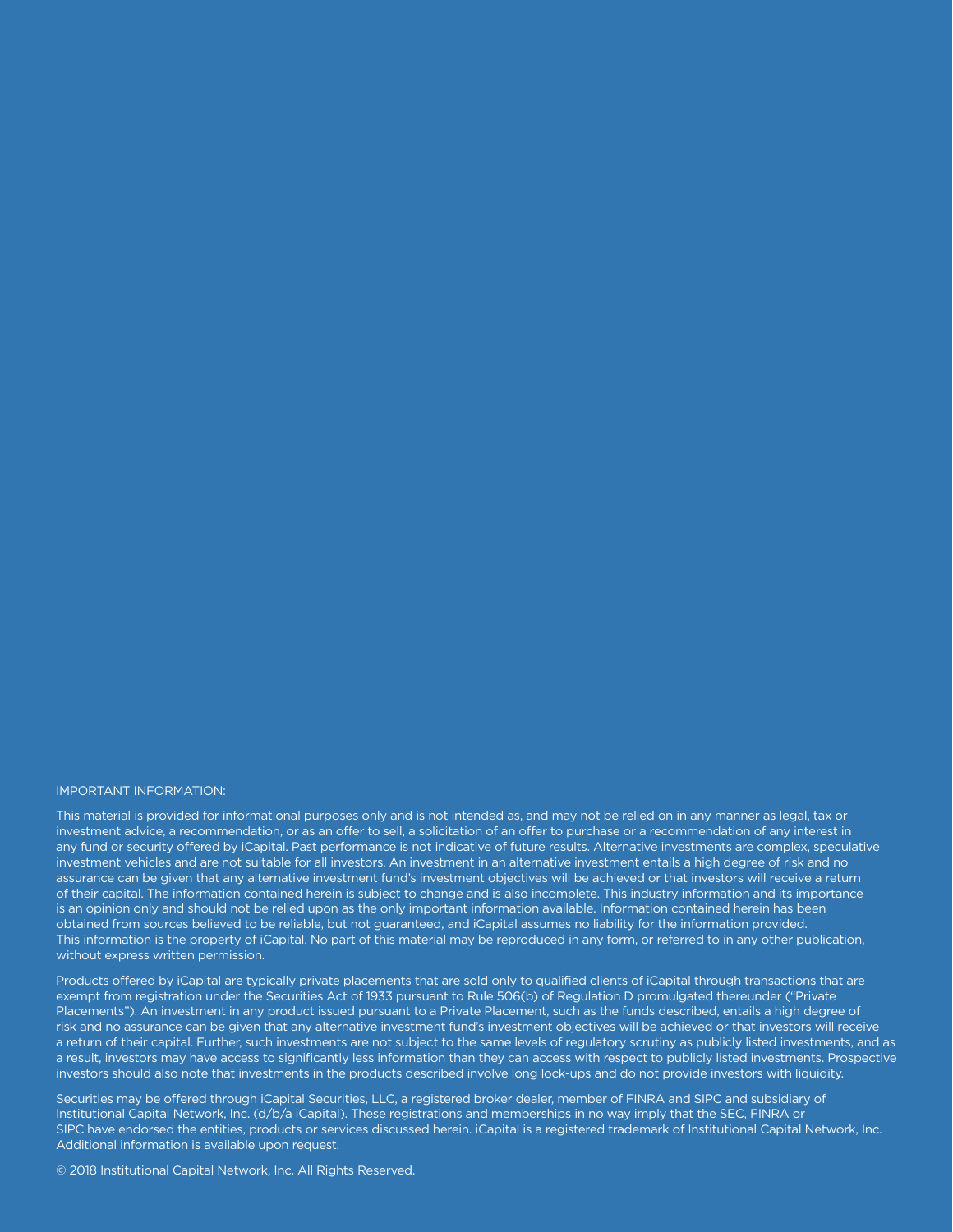## KEY FINDINGS

- **•** Private equity (PE) funds are the most commonly used alternative investment, with 77% of advisors maintaining allocations, followed by hedge funds (61%) and private direct deals (15%).
- **•** Almost half (48%) of wirehouse advisors maintain allocations to PE funds of between 5% and 10%, whereas over 70% of registered investment advisors (RIAs) and independent broker-dealers (IBDs), respectively, allocate less than 5% of total client portfolios to PE funds.
- **•** Investment returns are the most cited reason for investing in alternatives across all asset types and advisor business models.
- **•** Finding more appropriate clients is consistently cited as the most important issue impacting advisors' ability to invest in alternatives.
- **•** About half of independent advisors (both RIAs and IBDs) cite ease of access as a continuing issue impacting their ability to invest in PE funds and hedge funds, compared to less than one-in-ten wirehouse advisors.
- **•** The vast majority of advisors (87%) intend to maintain or increase their private equity fund allocations over the coming year.
- **•** While 54% of advisors plan to maintain their hedge fund exposure, 39% plan to invest less, although wirehouse advisors are more bullish on these investment strategies than their independent peers.
- **•** Although participation in direct private deals is proportionately lower than other alternative asset types**,** advisors are even more enthusiastic about them with 93% looking to maintain or increase exposure over the next 12 months.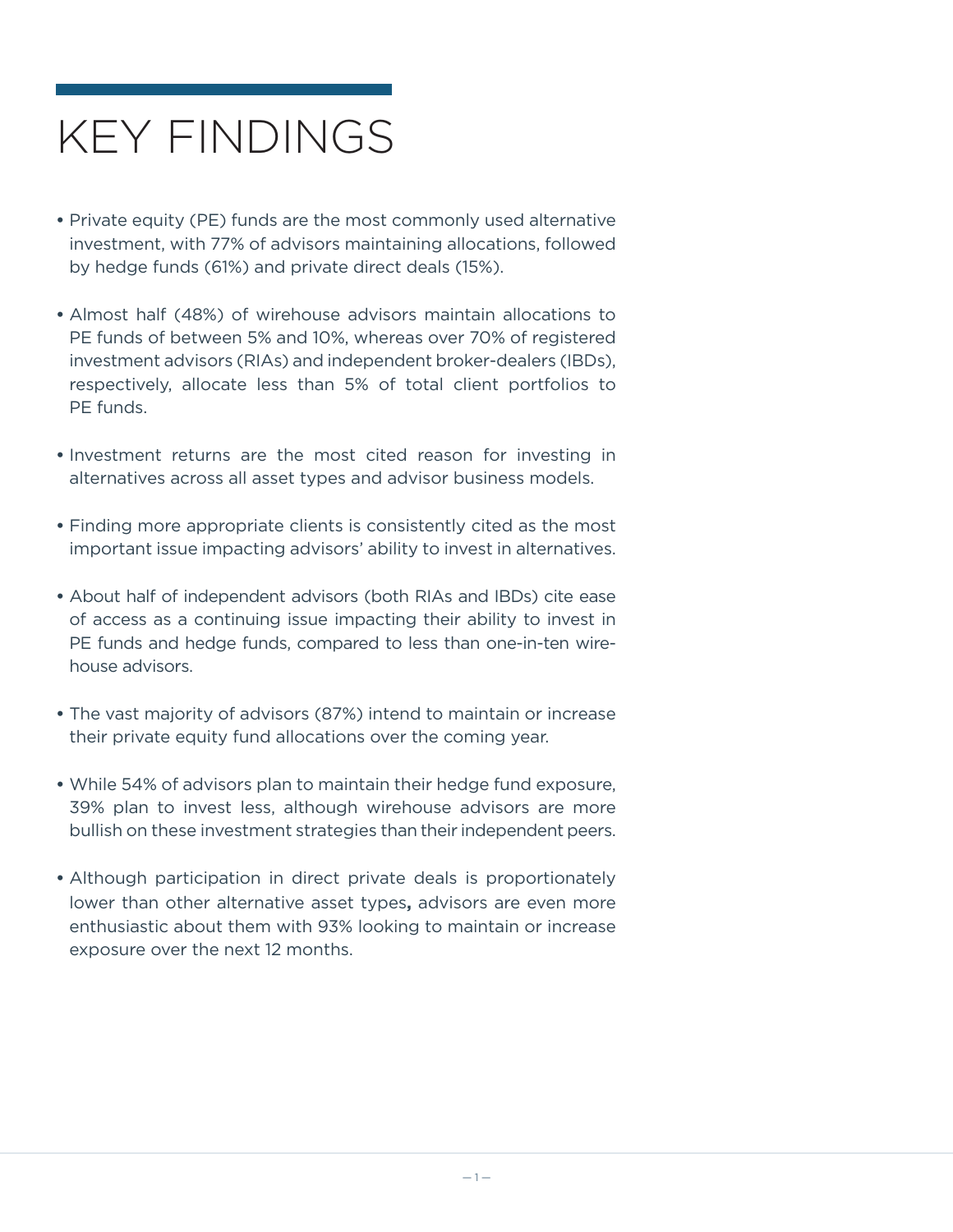## **ADVISORS &** ALTERNATIVE INVESTMENTS

Demand for alternative strategies is growing as advisors seek to differentiate in an increasingly competitive market and investors look to maintain returns in a changing environment. Today, the traditional 60/40 portfolio comprised of public equities and fixed income is forecasted to generate about half of what it has historically with significantly more volatility<sup>1</sup>, creating a pressing need for new sources of diversification and growth in high-net-worth portfolios.

Simultaneously, alternative investments such as private equity funds, hedge funds and direct private deals are becoming more mainstream. An October 2017 PwC industry report forecasts that alternative investments will surpass \$21 trillion in assets by 2025, more than doubling in size in eight years and reaching 15% of all global assets under management<sup>2</sup>.

Much of this growth has been enabled by the rise of new technologies and platforms that have made it possible to efficiently aggregate thousands of individual high-net-worth investor commitments, thereby opening access to opportunities that previously were only available to large institutions. Advisors are increasingly taking advantage of these choices to offer a diverse range of alternative investments to their clients. However, certain obstacles to high-net-worth investment in alternatives identified in prior iCapital research, such as illiquidity, high minimums and access to high quality offerings, still exist. Varying levels of client wealth and legacy institutional structures also create differences in ease of access to alternative investments across traditional brokerages and independent advisory firms.

What is clear is that all types of advisors are increasingly interested in alternatives and looking for ways to incorporate new exposures and strategies, particularly private equity, into client portfolios. As increasing private wealth and an evolving alternative investment landscape continue to stoke advisor demand for these asset classes, we expect that innovations in technology and product offerings will further democratize alternatives for the high-networth market and serve advisors with more accessible solutions.

<sup>1</sup> Can a 60/40 Portfolio Still Produce Solid Returns?, Financial Advisor IQ, July 5, 2017

<sup>2</sup> Asset & Wealth Management Revolution: Embracing Exponential Change, PwC, October 2017; https://www.pwc.com/gx/en/asset-management/asset-management-insights/assets/ awm-revolution-full-report-final.pdf

**A 2017 PwC report forecasts that alternative investments will surpass \$21 trillion in assets by 2025, more than doubling in size in eight years and reaching 15% of global assets under management.**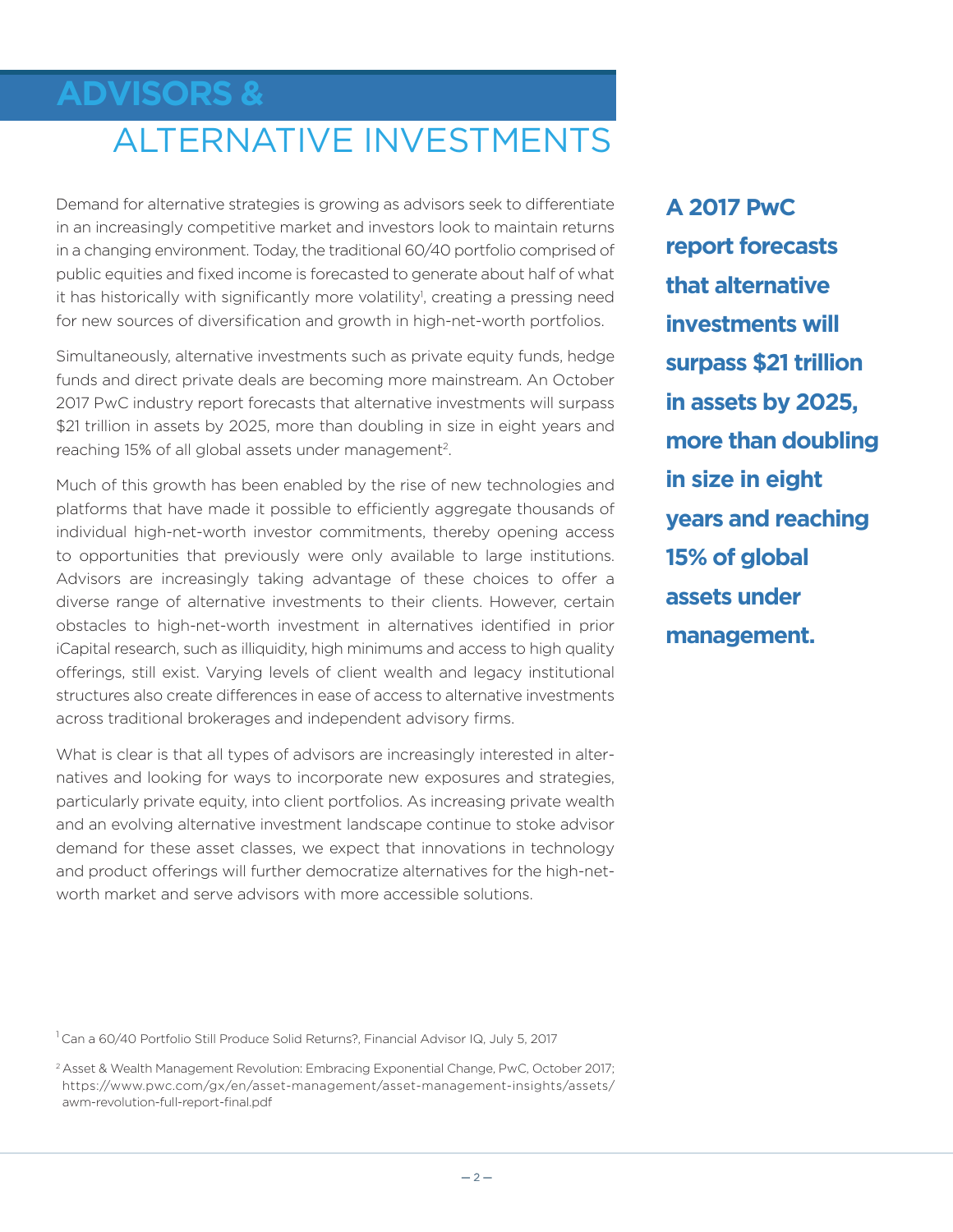## METHODOLOGY: BENCHMARKING ADVISORS AND ALTERNATIVES

Alternative assets can be complex, spanning multiple structures and strategies while possessing a variety of mechanics and characteristics. At the same time, the high-net-worth market has historically been under-allocated to alternatives, as compared to institutional investors, leaving many individual investors and their closest advisors without a deep or comprehensive knowledge of the various asset types comprising the category. To ensure that we had a sample of knowledgeable respondents, this research initiative was built around advisors who have some experience with alternative investments and have clients to whom they are currently providing these kinds of opportunities.

The study was conducted with more than 450 advisory professionals inquiring about their use of and perspectives on private equity (PE) funds, hedge funds, and direct private deals on behalf of clients. "Direct deals" as used in this report covers investments in small- and mid-size privately held companies, startups, and other private assets such as intellectual property rights and royalties, but excludes private real estate investments.

Of the advisors surveyed, slightly over half (55%) are RIAs, about a third (29%) operate within IBDs and 16% service clients at "wirehouses" (Exhibit 1).



### **More About Business Models**

For the purposes of this study, the respondents are categorized as follows. Please note that firm names are provided for illustrative purposes only.

#### **Wirehouses**

These respondents include representatives (employees) of large bank brokerages and private banks. These professionals are supported by a centralized home office that helps establish priorities and provide operational infrastructure. They deliver their clients a range of full-service investment, banking and financial services and may collect commissions and/or asset-based fees. Examples of firms: Merrill Lynch, Wells Fargo, JP Morgan.

#### **Independent Broker-Dealers**

These respondents operate in a substantially similar way to wirehouse representatives but typically do not have the same degree of home office oversight and direction and may be able to offer a broader range of products and services. Examples of firms: LPL Financial, Kestra Financial, Ameriprise.

#### **Registered Investment Advisors**

These respondents are independent practitioners, unaffiliated with a particular firm and, as such, have no restrictions on the products and services they use but may not have the support infrastructure available through larger firms. RIAs have a fiduciary duty to their clients and are typically compensated through asset-based fees or planning fees. Examples of firms: Ballentine Partners (MA), Wetherby Asset Management (CA), Brownson, Rehmus & Foxworth (IL).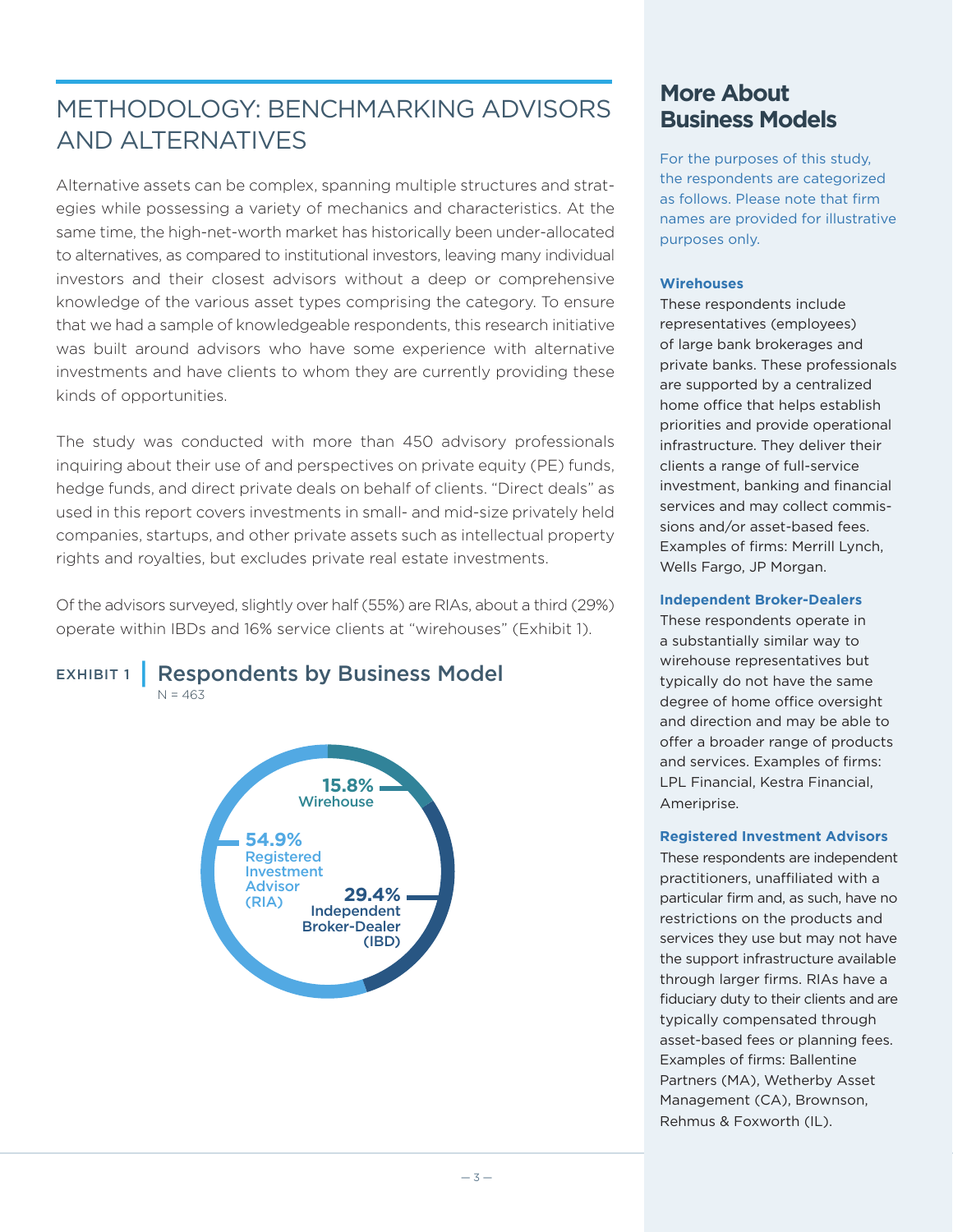Virtually all (99%) of the advisors surveyed have been in business for at least 10 years, and over 60% have more than 20 years of experience. Fiftyfive percent have built practices with \$500 to \$750 million in assets under management, while 34% are managing over \$750 million, with this latter group concentrated among the wirehouse representatives (Exhibit 2).



"Investors need their portfolios to weather volatility, compound wealth and fund specific goals. Considering alternatives during the portfolio construction process gives advisors a more complete set of tools as they help their clients navigate a tricky investment landscape."

**— Lawrence Calcano** CEO, iCapital

Among surveyed advisors, private equity funds are the most commonly used alternative investment, followed by hedge funds (Exhibit 3).

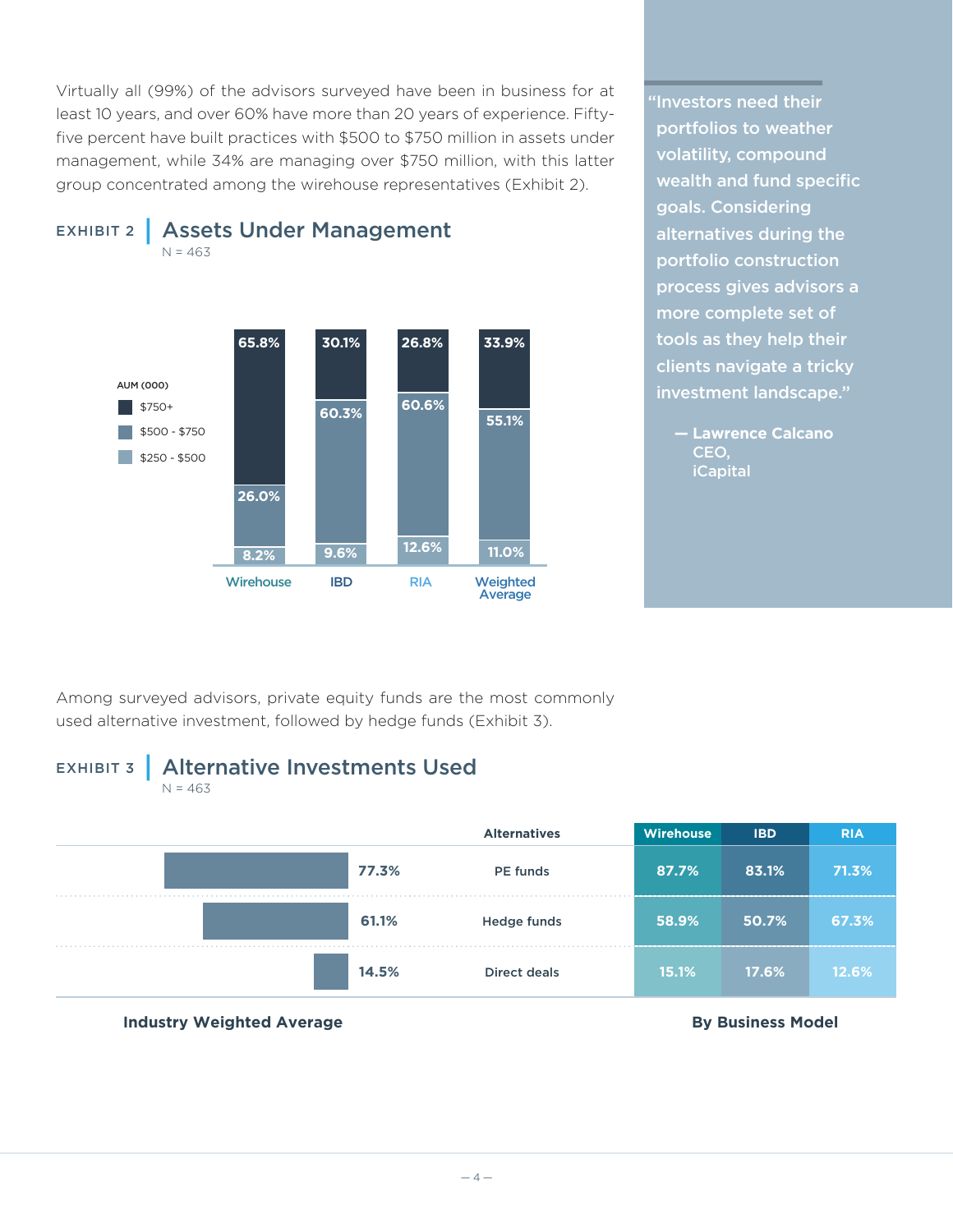## ADVISORS AND PRIVATE EQUITY FUNDS

The large majority (89%) of advisors surveyed cite attractive returns as the most compelling reason to invest in private equity funds. It's worth noting that proportionately more RIAs also point to diversification and the unique nature of the investment opportunities as reasons to invest, as compared to their peers at wirehouses and IBD firms, which may be related to the historically limited access to PE funds within the independent channel (Exhibit 4).

## EXHIBIT 4 | Reasons to Invest in PE Funds





#### **Industry Weighted Average <b>By Business Model By Business Model**

While 66% of advisors have less than 5% of client assets in private equity funds, this is primarily driven by RIAs and IBDs, with over 70% of each cohort allocating at this relatively low level compared to just 38% of wirehouse advisors. Given that platforms facilitating access to private equity funds for the independent advisory community have only emerged over the past few years, this finding is not entirely surprising. Notably, nearly 50% of wirehouse advisors allocate between 5-10% to private equity funds (Exhibit 5).

"A great deal of economic growth today is taking place outside of the public markets. Portfolio exposure to the private marketplace offers diversification and the longer term fundamental growth opportunities that used to be available through investments in traditional stocks and bonds."

**— Nick Veronis**  Co-Founder and Managing Partner, iCapital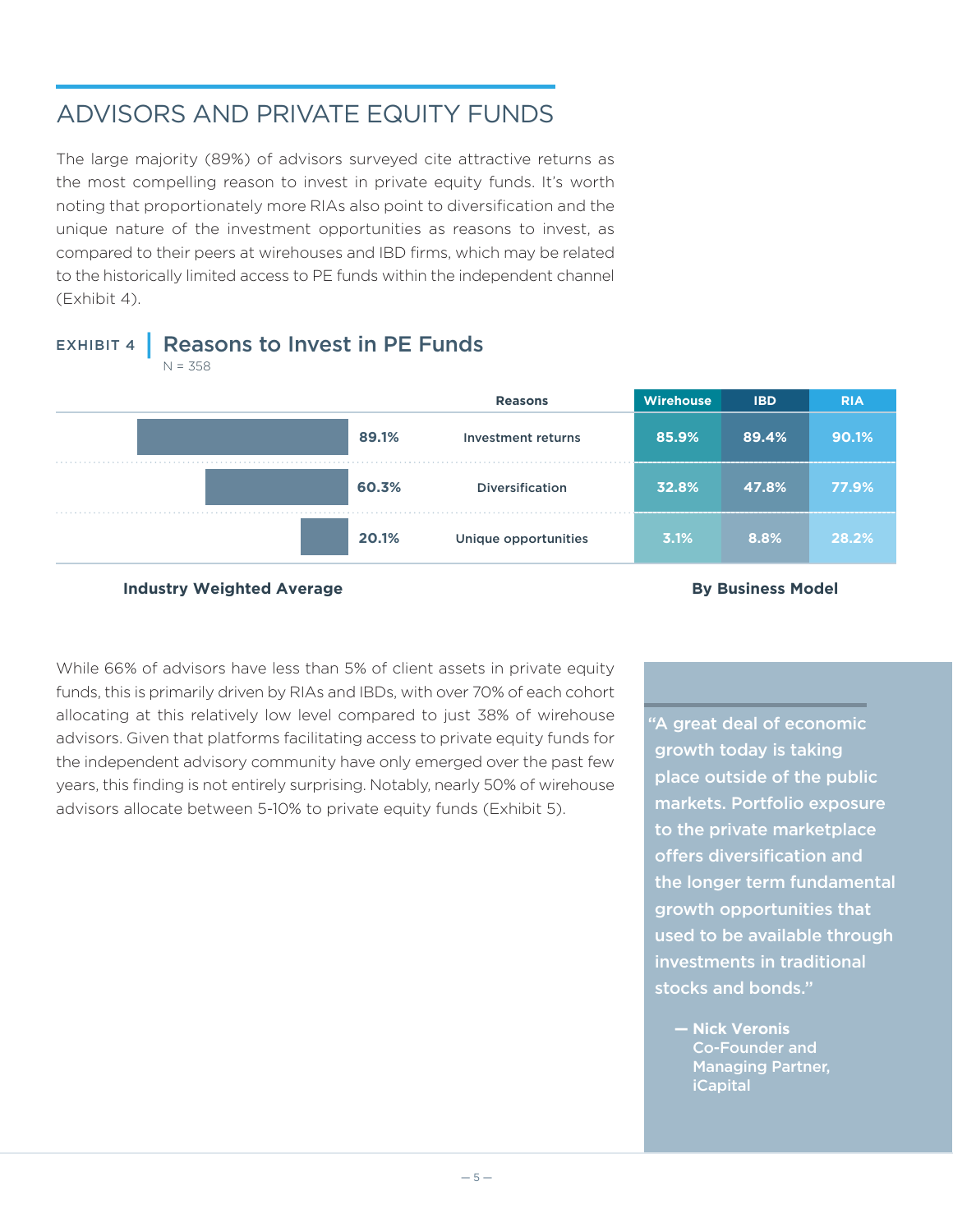

The differences in allocation levels by independent advisors and the historical lack of access for these advisors are further highlighted by the distinctions in how advisors access funds. Traditionally, advisors at wirehouses and IBDs mostly rely on their firms to provide access to alternatives, with no wirehouse advisors accessing funds directly from GPs. Whereas 64% of RIA respondents access funds directly from GPs or look for feeder opportunities (39%) to access investments they wouldn't typically be able to access on their own (Exhibit 6).



 $N = 358$ 



#### **Industry Weighted Average <b>By Business Model By Business Model**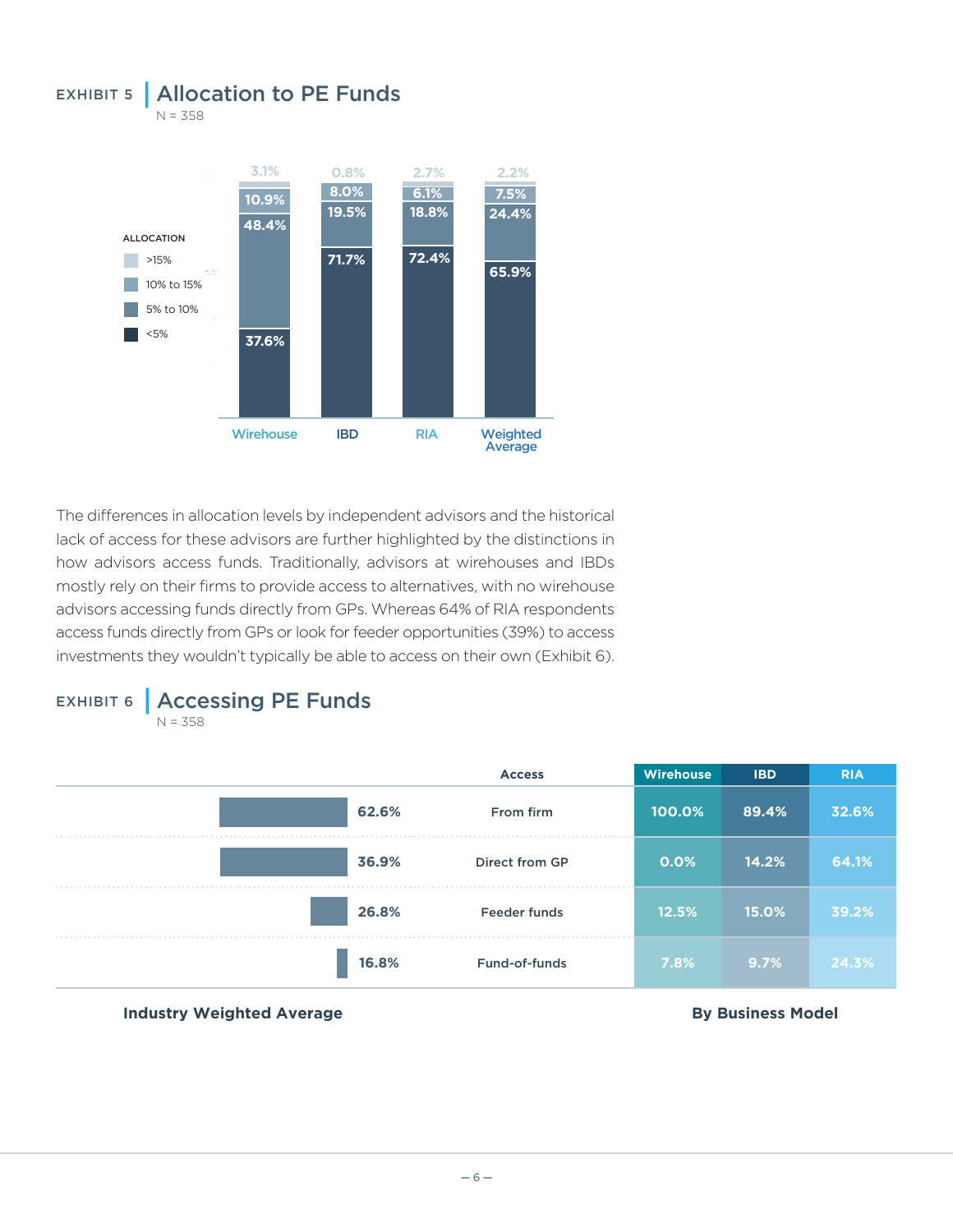Overall, 61% of advisors point to high minimums as the biggest obstacle to greater investment in PE funds, while 53% point to illiquidity (which is consistent with prior iCapital research). However, the relatively low penetration of private equity within the independent advisory space is evidenced by 54% of advisors at IBDs and 49% of RIAs citing ease of access as an obstacle, compared to only 6% of wirehouse advisors. Additionally, while an overwhelming majority of advisors (86%) view finding more appropriate clients as an obstacle to greater investment, this issue was most pronounced amongst RIAs (Exhibit 7).



### EXHIBIT 7 | Issues Impacting Ability to Invest in PE Funds

**Industry Weighted Average <b>By Business Model By Business Model**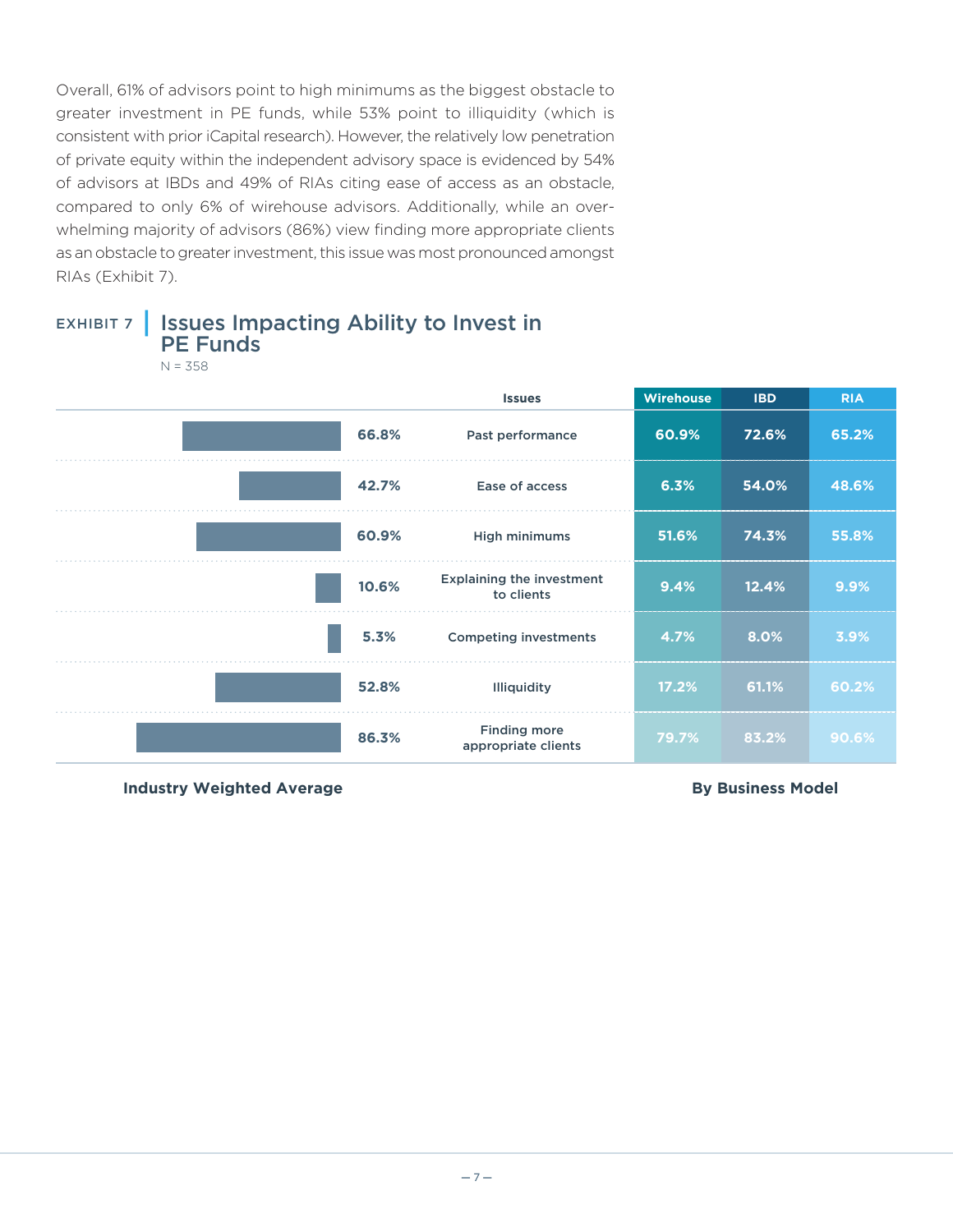The vast majority of participating advisors (87%) intend on maintaining or increasing their private equity fund allocations over the coming year, seeking to take advantage of the historical performance premium associated with the asset class and the diversification potential (Exhibit 8).

EXHIBIT 8 | Future Actions re: PE Funds

 $N = 358$ 



## Key Takeaways

- Regardless of business model, almost all (89%) advisors allocating to alternatives cite investment returns as a reason to invest in private equity.
- On average, wirehouse advisors allocate between 5% and 10% to private equity, compared with most independent advisors who allocate less than 5%.
- Advisors at wirehouses and IBDs rely on their firms to provide access to private equity funds, while most (64%) RIAs access funds directly from GPs.
- Most advisors point to finding more appropriate clients (86%), high minimums (61%) and illiquidity (53%) as obstacles to greater investment in PE funds, with independent advisors at BD firms (54%) and RIAs (49%) also citing ease of access.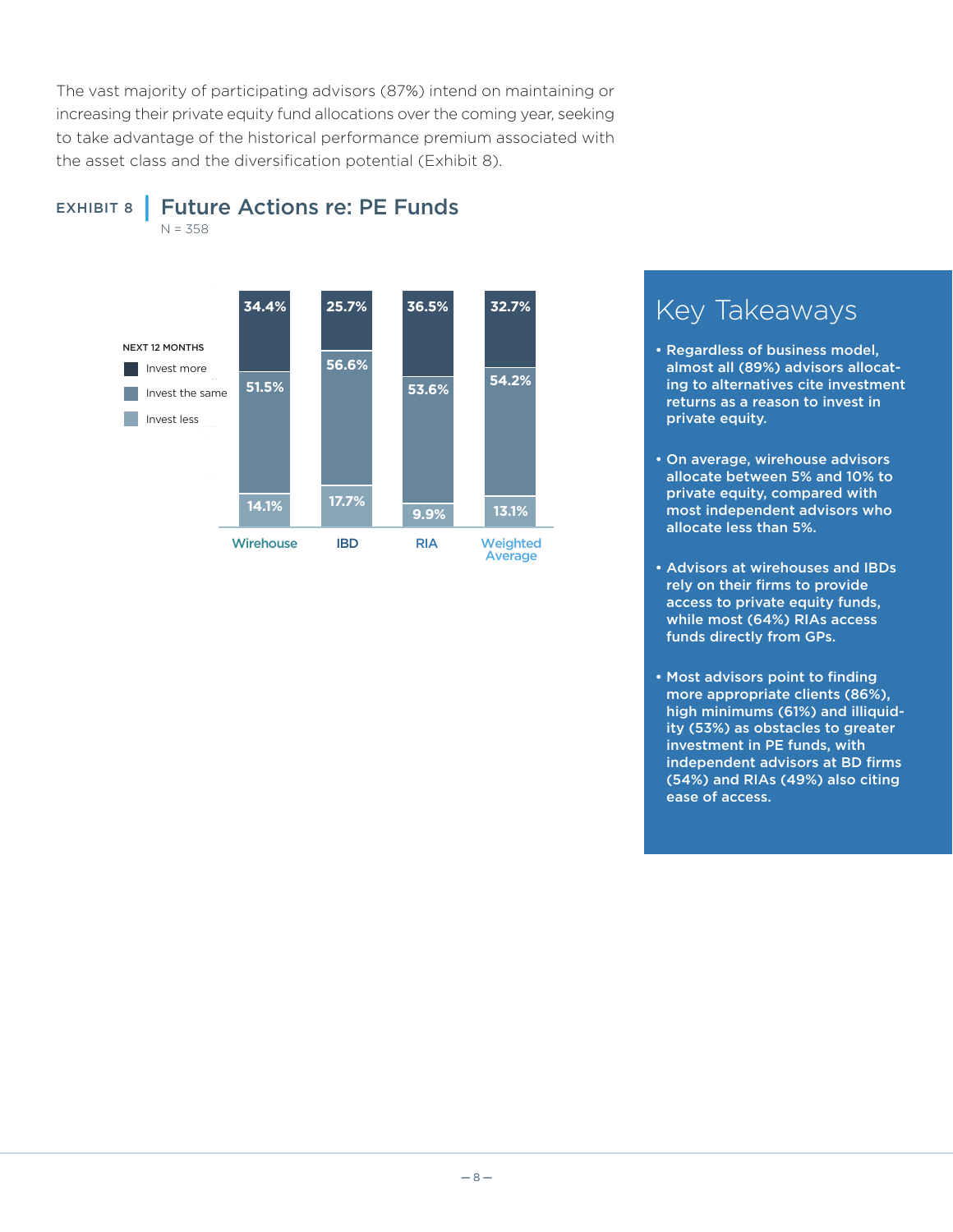## ADVISORS AND HEDGE FUNDS

Similarly to private equity funds, a majority of advisors invest in hedge funds for higher returns, followed by diversification. Also in line with sentiment around private equity, RIA respondents are slightly more likely than their peers to point to diversification as a reason to invest (Exhibit 9).

However, average allocations to hedge funds across business models are lower than to private equity funds, with 73% of respondents investing less than 5% of their assets (Exhibit 10).

EXHIBIT 9 | Reasons to Invest in Hedge Funds

 $N = 283$ **Reasons Wirehouse IBD RIA 78.1%** Investment returns **90.7% 79.7% 74.3% 40.6%** Diversification **37.2% 30.4% 45.6% 5.7%** Unique opportunities **0.0% 5.8% 7.0%**





"A majority of advisors cite lagging performance as an impediment, but many hedge funds have continued to outperform their benchmarks and certain strategies can provide meaningful downside protection to a portfolio in volatile markets."

> **— Eileen Duff**  Head of Independent Wealth Solutions, iCapital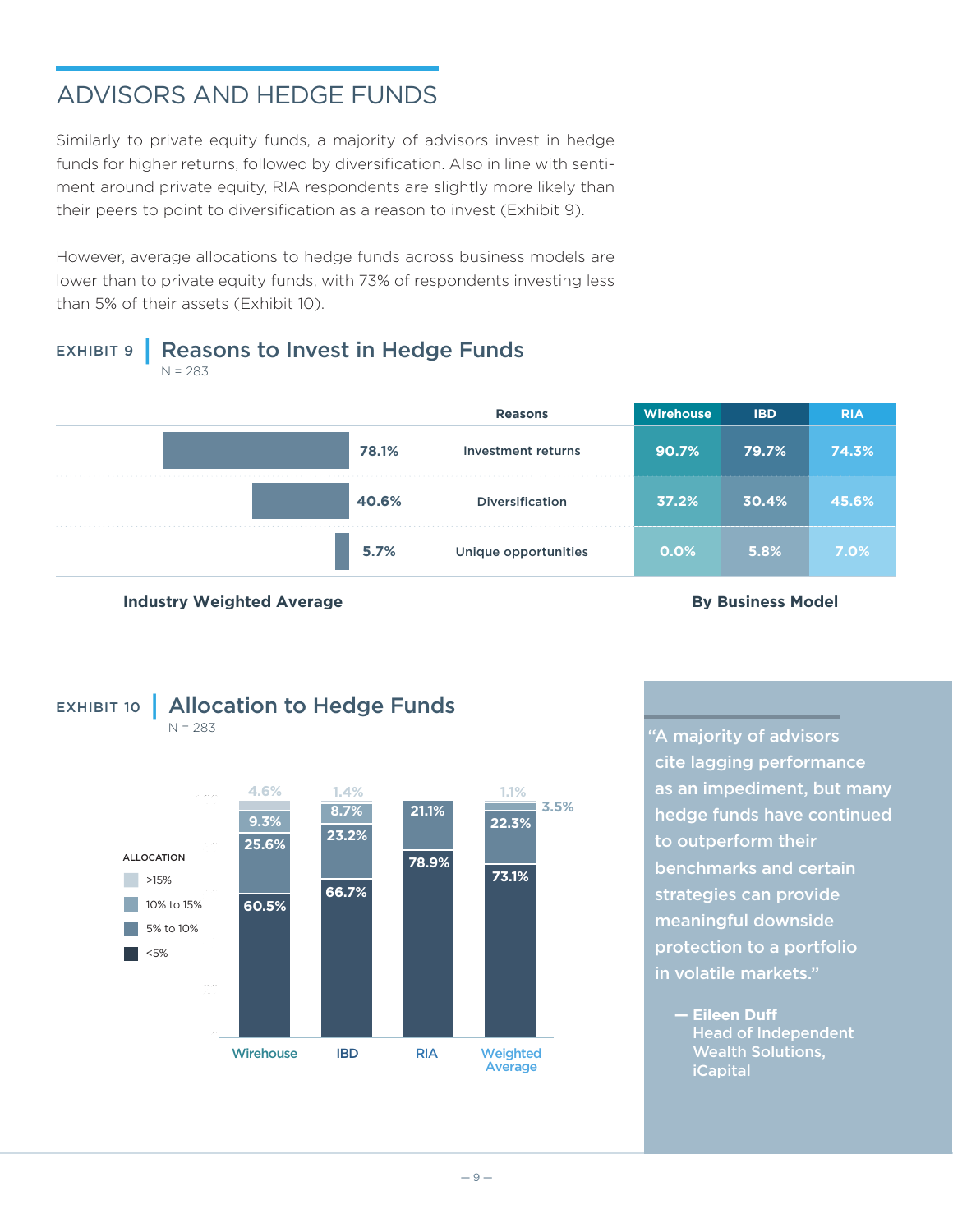In accessing hedge funds, IBDs and wirehouses function more similarly than RIAs. Eighty-three percent of RIA respondents gain access to hedge funds directly from GPs, although 14% also employ feeder funds to facilitate access. Notably, the RIAs surveyed completely steer clear of hedge fund-of-funds, consistent with the overall trend in industry assets under management over the past few years. Advisors at wirehouses and IBDs continue to use both feeders and fund-of-funds, perhaps due to legacy programs in place at their home offices (Exhibit 11).

EXHIBIT 11 | Accessing Hedge Funds  $N = 283$ 



#### **Industry Weighted Average By Business Model**

Advisors who invest in alternatives are largely dissatisfied with hedge fund investment performance, which has been widely reported over recent years. Interestingly, over a quarter of advisors across business models cite competing investments as an issue impacting their ability to invest in hedge funds, likely a reference to increasingly sophisticated liquid alternative strategies that have been widely available after the financial crisis at seemingly competitive fee structures. The issues cited by wirehouse advisors tracks with private equity in that far fewer have trouble accessing hedge funds, compared with their independent peers. Furthermore, clients of wirehouse advisors appear to be more comfortable with illiquidity, perhaps a reference to overall higher levels of client wealth (Exhibit 12).

While 54% of advisors plan to maintain their hedge fund exposure, 39% plan to invest less, although wirehouse advisors are more bullish on the asset class than their independent peers (Exhibit 13).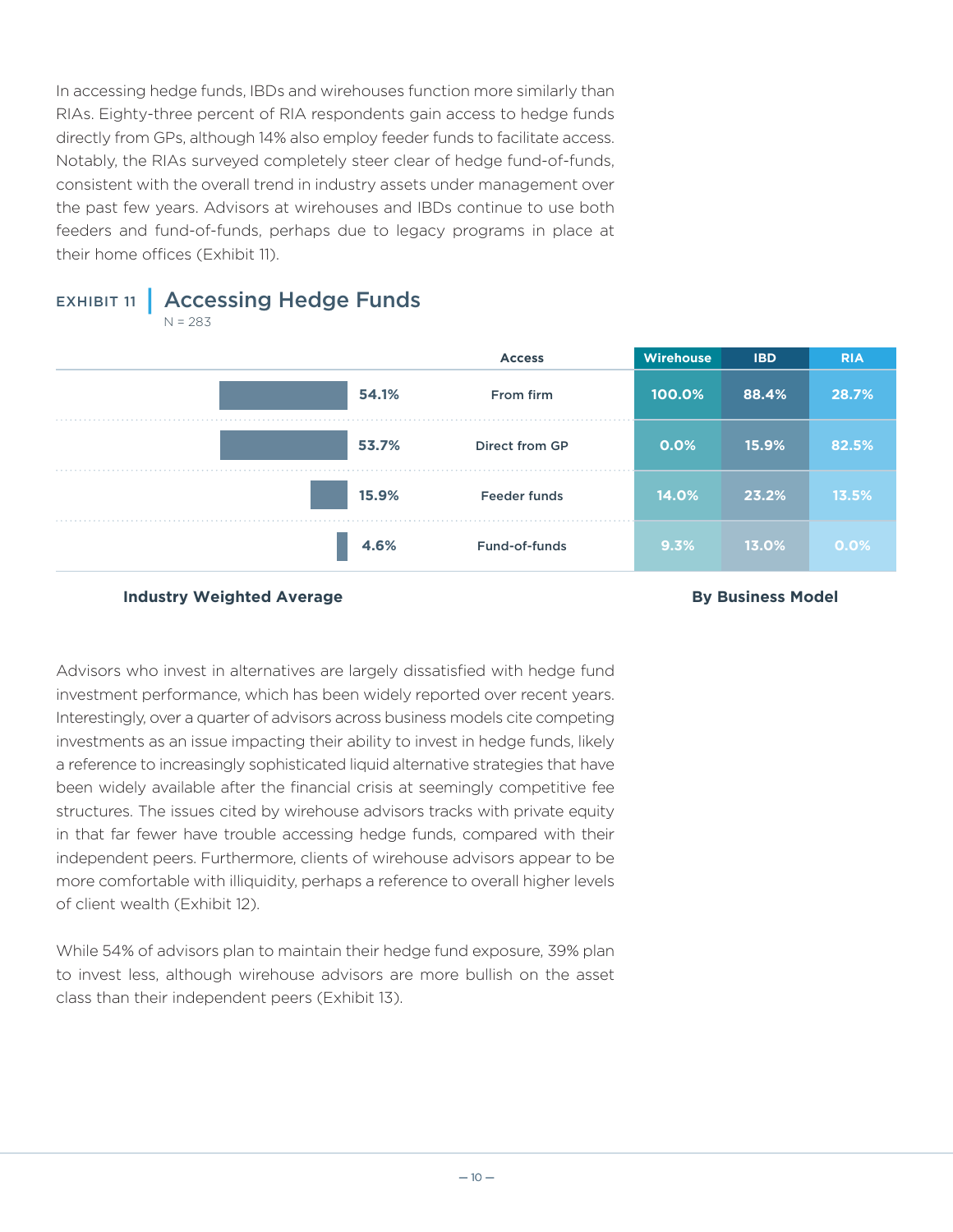## EXHIBIT 12 | Issues Impacting Ability to Invest in

Hedge Funds

 $N = 283$ 



**Industry Weighted Average <b>By Business Model By Business Model** 

#### EXHIBIT 13 | Future Actions re: Hedge Funds  $N = 283$ **14.0% 4.3% 5.8% 6.7%**



## Key Takeaways

- RIAs access hedge funds in different ways than their peers at IBDs and wirehouses, leaning heavily on direct access from GPs and notably steering clear of hedge fund-of-funds, while advisors at wirehouses and IBDs continue to use both feeders and fund-of-funds and rely on access from their firms.
- Wirehouse advisors are less likely to cite ease of access and illiquidity as issues impacting their ability to invest in hedge funds, pointing to the differences in business model characteristics like net worth and infrastructure between advisor models.
- Despite negative sentiment around hedge fund performance, most (54%) advisors plan to maintain their hedge fund exposure.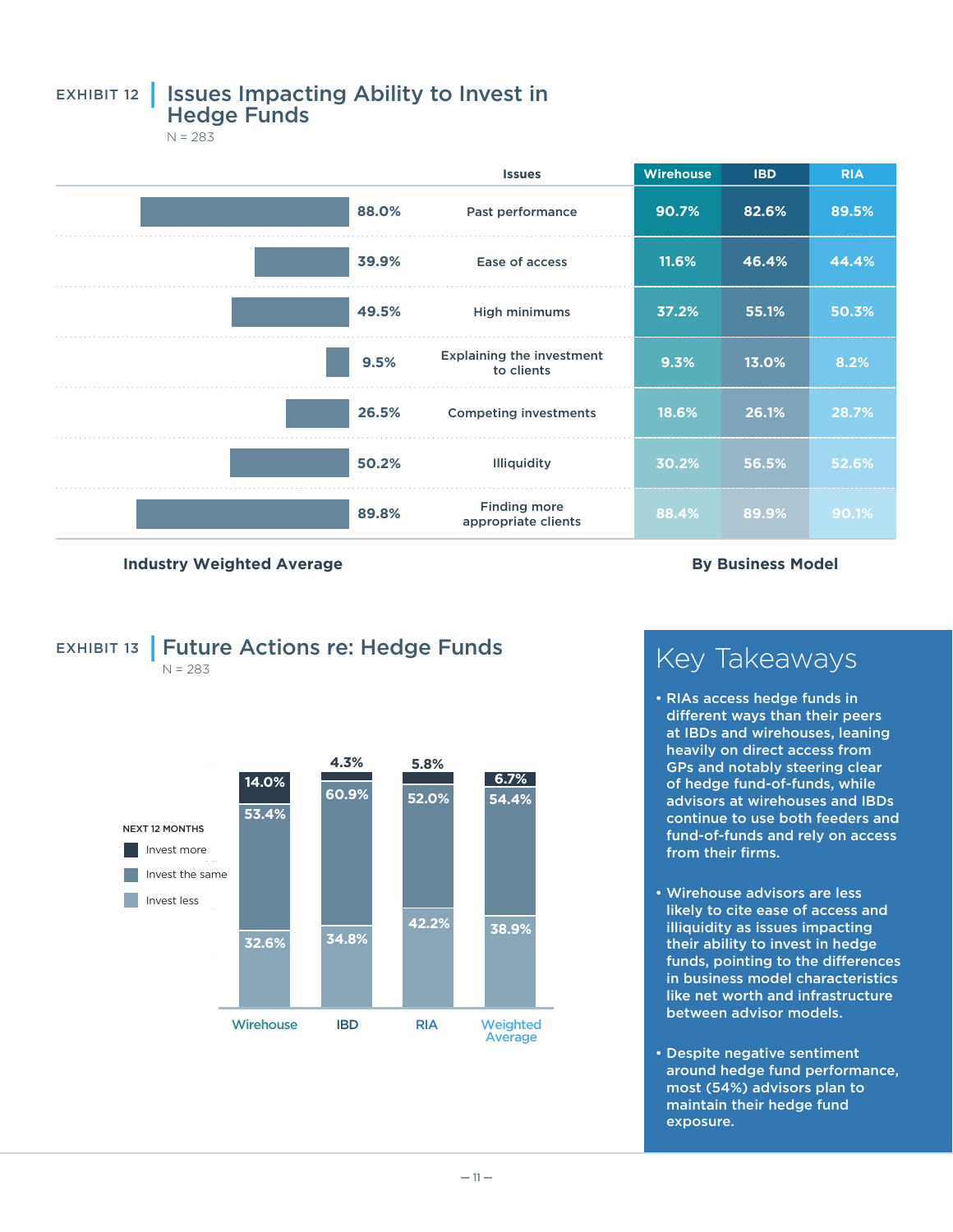## ADVISORS AND PRIVATE DIRECT DEALS

All advisor types, regardless of which business model they work in, are interested in private direct investments based on the returns they can offer. However, they also believe that these are 'unique opportunities', likely due at least in part to the relative scarcity of high quality deals that are available to them. Unlike private investments via funds, wirehouse advisors are most likely of all advisor types to invest in private direct investments for their diversification benefits (Exhibit 14).

### EXHIBIT 14 | Reasons to Invest in Private Direct Deals  $N = 67$



#### **Industry Weighted Average By Business Model**

Advisors are rarely able to invest directly alongside private equity fund managers and rely primarily on their networks of lawyers, accountants and other professionals as well as friends and family for direct deal flow. Additional meaningful sources of deal flow, particularly for RIAs, include angel groups of wealthy individual investors and syndicate situations involving an intermediary who gathers capital from a variety of sources. Most of these origination channels simply provide introductions to investment opportunities and leave the onus on advisors to conduct due diligence (Exhibit 15).

"The appeal of direct investments has accelerated in recent years for two key reasons – access to unique opportunities that aren't available elsewhere and the potential for enhanced returns – but limited deal flow continues to be an obstacle for ready capital."

**— Hannah Shaw Grove**  Managing Director and Chief Marketing Officer, iCapital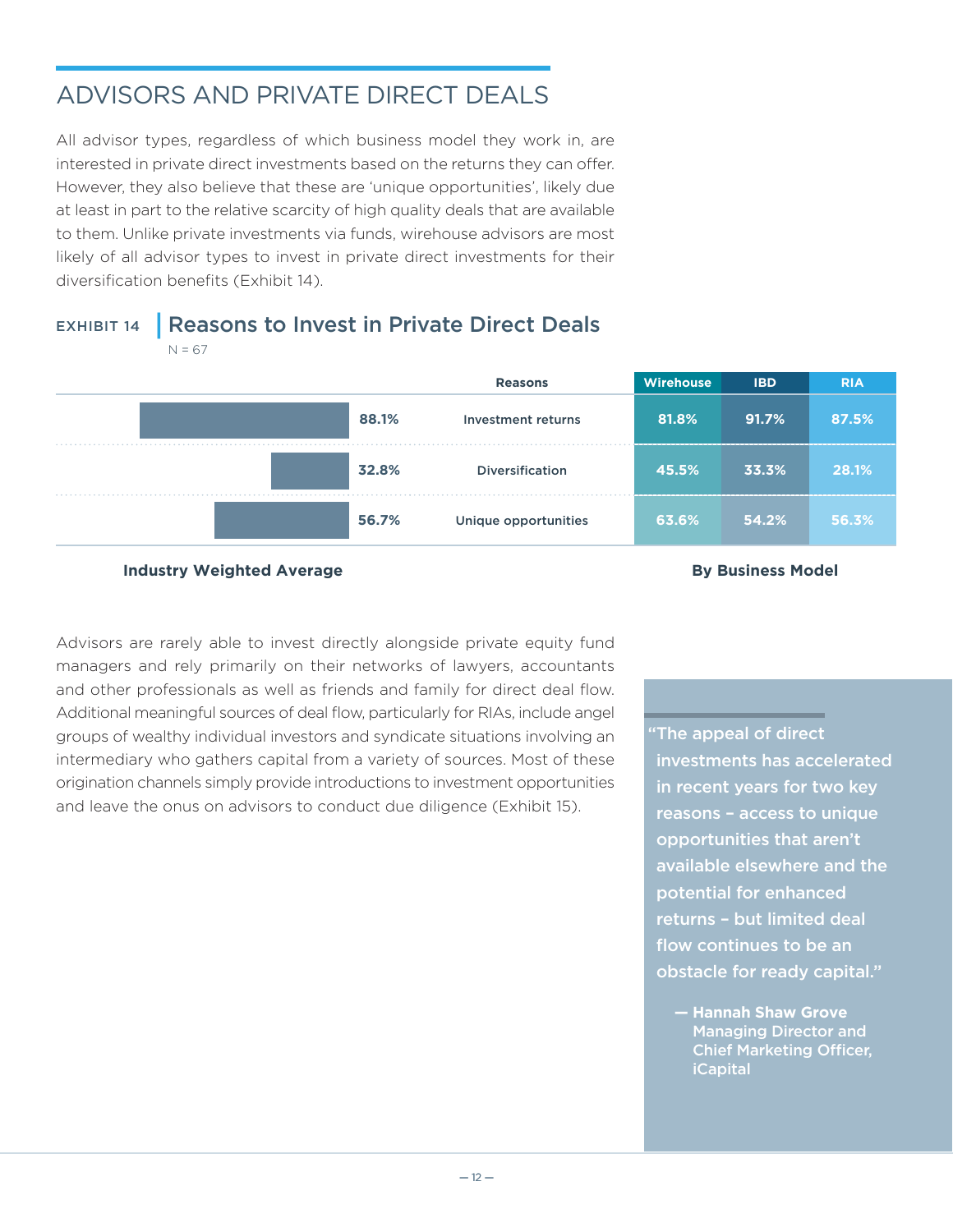EXHIBIT 15 | Accessing Direct Deals  $N = 67$ 

**Access Wirehouse IBD RIA 1.5%** Co-invest with PE funds **0.0% 0.0% 3.1% 58.2%** Network **72.7% 54.2% 56.3% 20.9%** Angel group **9.1% 16.7% 28.1% 17.9%** Syndicate **18.2% 8.3% 25.0% 41.8%** Family & friends **36.4% 50.0% 37.5% 9.0%** Online **9.1% 12.5% 6.3%**

**Industry Weighted Average <b>By Business Model By Business Model** 

The average check size into private direct investments from wirehouse and IBD advisors falls between \$1 and \$5 million, while over half of RIAs cite less than \$1 million as their average investment per deal. Almost a fifth (18%) of wirehouse advisors typically invest over \$10 million per deal (Exhibit 16).

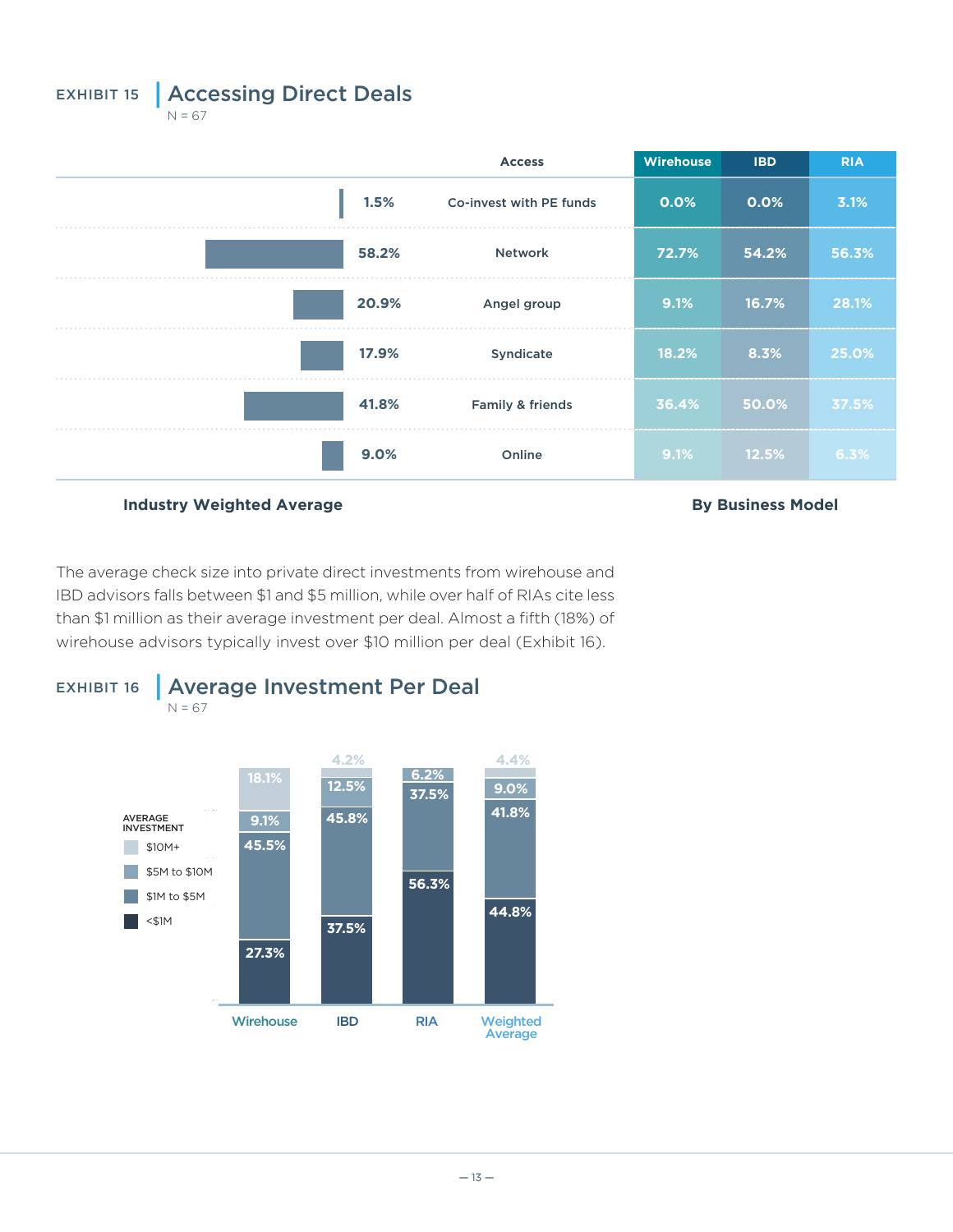Unsurprisingly, limited deal flow and finding more appropriate clients are the top cited obstacles to direct investing for all advisor types. Sixty-nine percent of RIAs also specify illiquidity as a problem, which may explain the smaller average check sizes per deal in this channel in that many RIA clients may not be able to afford large illiquid allocations, particularly those with concentrated risk (Exhibit 17).



 $N = 67$ 





The majority of advisors plan to either increase their allocations to direct investments (45%) or to invest the same amount (48%) over the next 12 months, with only 7% planning to invest less. RIAs have the strongest interest in increasing exposure going forward, which could present an opportunity for aggregation platforms offering high quality deals and due diligence to these advisors (Exhibit 18). **27.3% 37.5% 56.3% 44.8%**



EXHIBIT 18 | Future Actions re: Direct Deals  $N = 67$ 



## Key Takeaways

- Advisors across business models view private direct deals as the most unique alternative investment opportunity, and wirehouses also seek direct deals for diversification.
- Although wirehouse advisors do not view ease of access as an obstacle to investing in private equity or hedge funds, this did not hold for private direct investments, with wirehouse advisors citing 'limited deal flow' as an obstacle in comparable numbers to their IBD and RIA peers.
- Of all asset types, advisors are most enthusiastic about private direct deals, with a full 93% looking to maintain or increase their exposure over the coming year.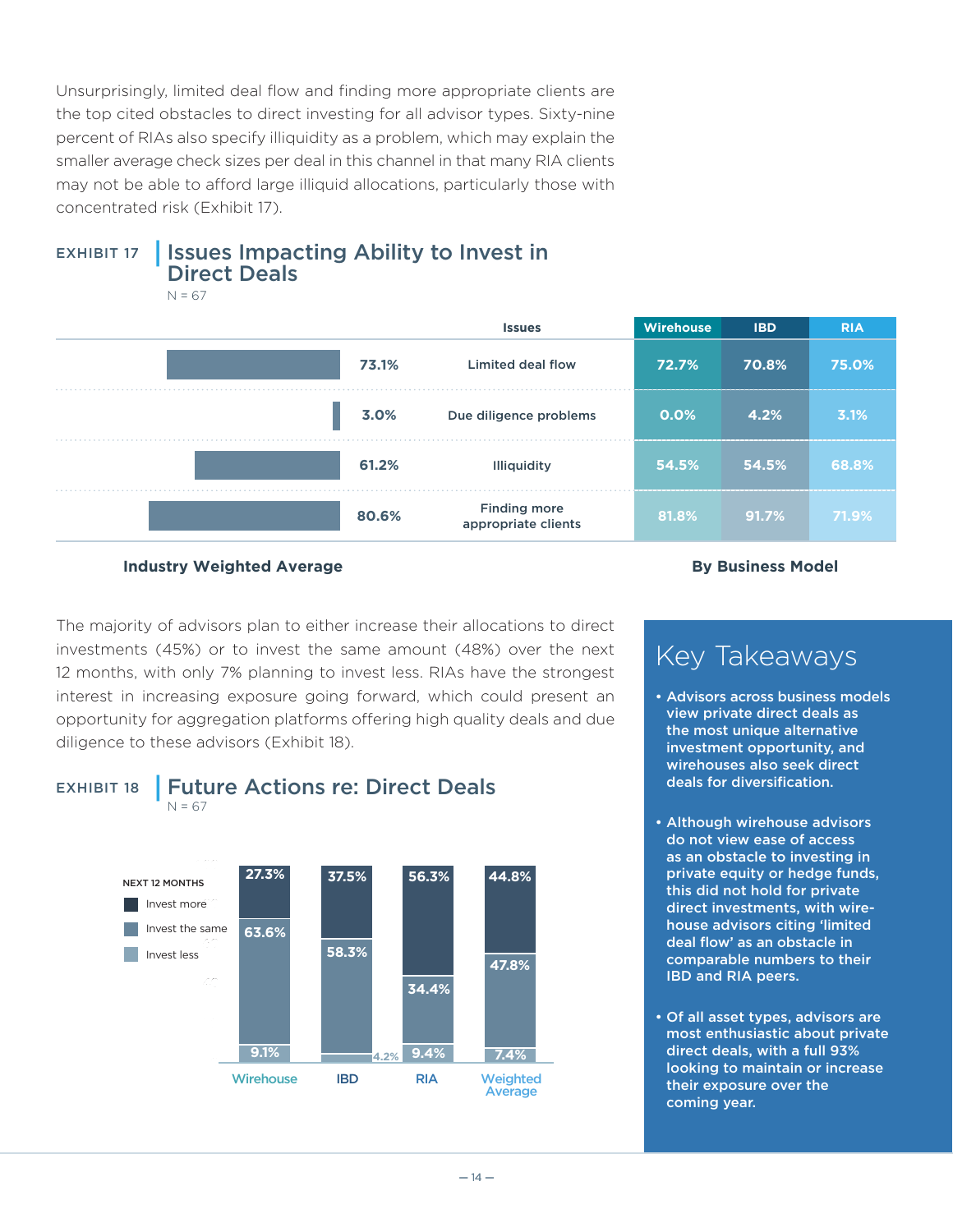## IMPLICATIONS

Advisors are continually under pressure to enhance performance returns and, as a result, many are turning to the private markets and other alternative strategies to satisfy these pressures. Across all advisor business models, it is evident that alternatives have a key role to play in client portfolios, but a number of challenges persist:

- Importantly, the characteristics cited by advisors as impacting their ability to invest in alternatives include finding more appropriate clients, illiquidity and high minimums, suggesting that advisors need wealthier clients with the risk tolerance for alternative investments and sufficient assets to meet fund minimums without sacrificing portfolio diversification.
- While platforms that provide access to alternatives at lower entry points may mitigate advisors' concerns about high minimums, comparatively long hold periods and limited secondary liquidity will persist as characteristic attributes of many alternative asset types, making asset allocation and portfolio construction expertise indispensable for advisors seeking to reap the potentially higher returns of these exposures and strategies.
- Across business models and all three forms of alternative investments, advisors are remarkably confident in their due diligence expertise, with over 70% rating themselves as "excellent" and relatively few citing "due diligence problems" and "explaining the investment to clients" as issues. While this may indicate increasing comfort levels with alternatives across the industry, it could also reflect a potential overestimation of capabilities among advisors, especially with respect to direct deals.
- With private equity managers increasingly turning their attention to the high-net-worth market as a source of capital, a growing number of independent advisory firms are capitalizing on their direct relationships to create custom multi-manager private equity programs for their clients. Building out their in-house manager selection expertise and developing these proprietary products helps firms differentiate in a competitive advisory market, and with the advent of technologies and services that facilitate the efficient bundling of small individual commitments, is very feasible today for firms with the requisite scale.

"There is growing interest among advisors in delivering a broader range of alternative investments to their high-net-worth clients, and they need solutions to help them address historical challenges like high investment minimums, limited product choices, illiquidity and cumbersome operational processes."

**— Tom Fortin** Managing Partner and Chief Operating Officer, iCapital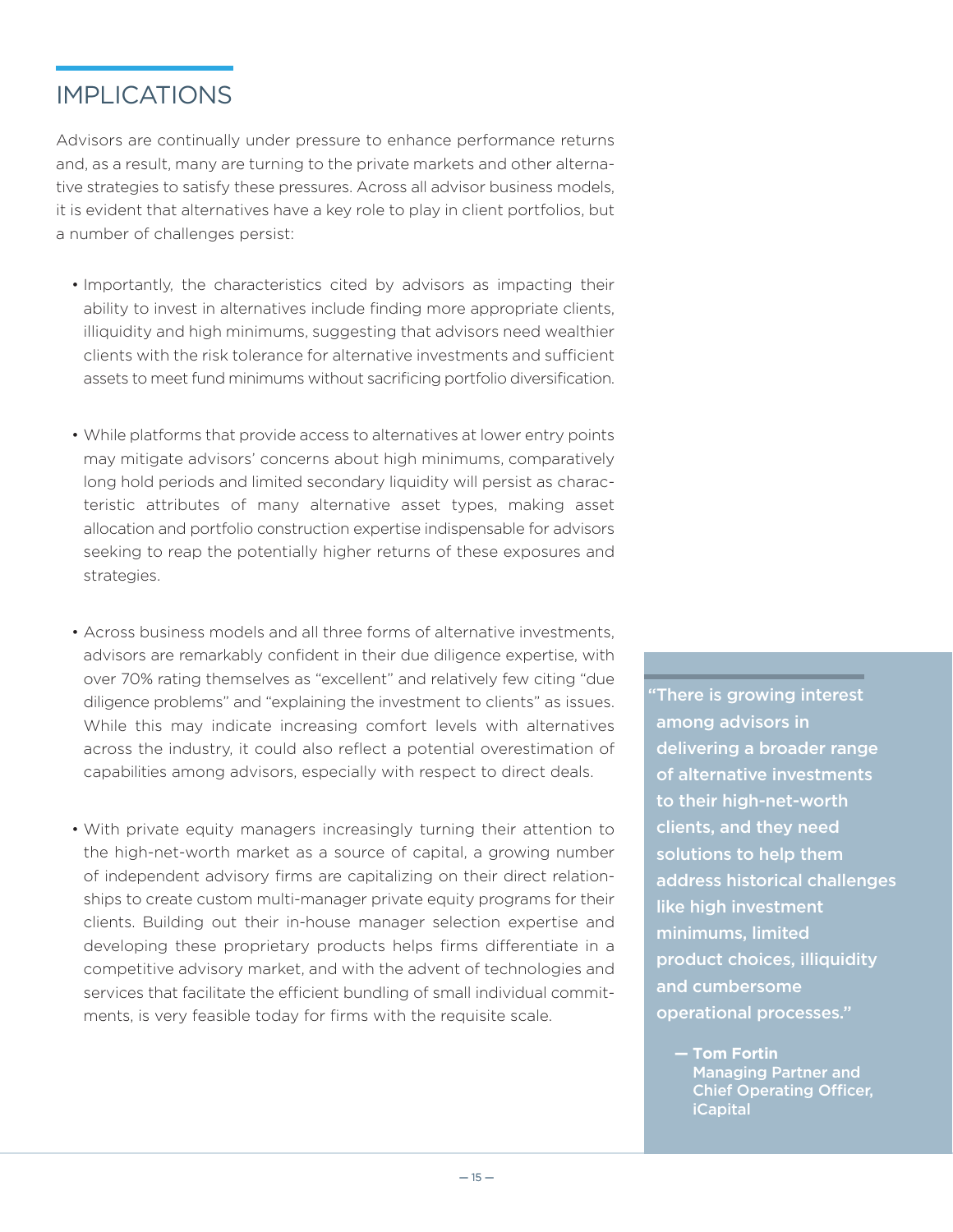- Average direct investment sizes remain relatively small compared to traditional institutional co-investors, but given that many of these entities are increasingly competing with GPs for deals rather than co-investing alongside them, alternative asset managers may want to consider new ways of accessing high-net-worth capital in the co-investment context.
- Recognizing the market opportunity for alternatives in the high-networth community as well as the complexity of effectively evaluating alternative investments, alternative asset managers and distribution platforms need to remain aware of the importance of education and complements such as portfolio construction and risk management tools as they expand their presence in this market. Advisors also need to ensure they understand the complexities, where private investments fit within portfolios, and how they are expected to perform in different market conditions.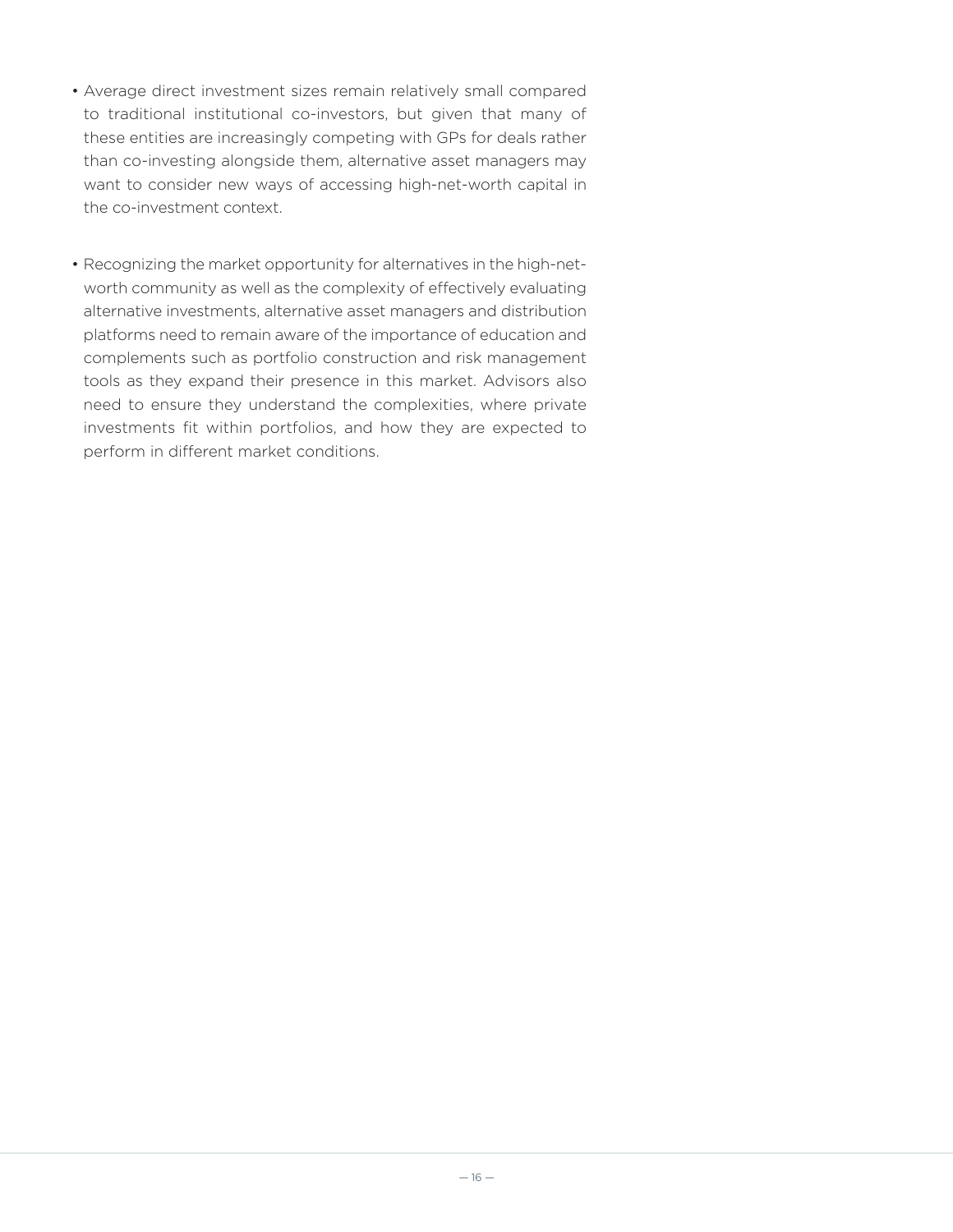## **CONTRIBUTORS**



**Lawrence Calcano is Chief Executive Officer of iCapital.** Previously, Mr. Calcano was a partner at Goldman Sachs where he filled numerous leadership positions during his 17-year tenure including, most recently, as co-head of Technology Investment Banking. Mr. Calcano has deep domain knowledge and deal experience working with growth companies of all sizes as an advisor, investor and operating executive and has been included five times on the Forbes Midas List of the most influential people in venture capital. Mr. Calcano

received a BA from Holy Cross College and graduated from the Amos Tuck School of Business at Dartmouth as a Tuck Scholar.



**Nick Veronis is Co-Founder and Managing Partner of iCapital** where he oversees due diligence, origination and investment monitoring for private equity funds and hedge funds. Previously Mr. Veronis was a Managing Director at middle market private equity firm Veronis Suhler Stevenson where he spearheaded investment strategy in the financial software and data sector and specialized in originating and structuring investment opportunities in the business information services sector. Mr. Veronis began his career as a financial

journalist, writing for several subsidiaries of the media conglomerate Advance Publications and holds a BA degree in economics from Trinity College.



**Eileen Duff is Managing Partner and Head of Independent Wealth Solutions for iCapital** where she is responsible for sales and relationship management supporting the RIA and family office communities. Prior to joining iCapital, Ms. Duff was Head of Alternative Investments, North America at Credit Suisse, where she oversaw the origination and distribution functions for private equity, hedge funds, and other key alternative asset classes, and grew the Alternative Investments platform to more than \$8 billion in AUM. Ms. Duff is a

graduate of University of Delaware.



**Hannah Shaw Grove is Managing Director and Chief Marketing Officer of iCapital.** Prior to joining iCapital Ms. Grove spent eight years consulting to private clients and family offices while conducting and publishing seminal research on the high-net-worth markets. She is the author of 11 books, a founder of Private Wealth magazine and has been quoted widely on wealth ownership, inheritance and family offices. Previously Ms. Grove was Managing Director and Chief Marketing Officer of Merrill Lynch Investment

Managers (merged with BlackRock). She is a member of the High-Net-Worth Advisory Board of the Hedge Fund Association, the former chair of the research committee of the Investment Company Institute. Ms. Grove was graduated cum laude from Harvard University.



**Thomas Fortin is Managing Partner and Chief Operating Officer at iCapital** where he is responsible for technology, operations, fund administration and investor services. Prior to joining iCapital, Mr. Fortin spent 16 years at BlackRock, most recently as Global Head of Retail Technology and a member of BlackRock's Global Operating Committee, Human Capital Committee and Enterprise Risk Management Committee. Through a joint engineering program, Mr. Fortin earned a BS degree in Electrical Engineering from Columbia University

and a BS degree in engineering from Providence College, and an MBA degree in Finance from New York University.

## RESEARCH ADVISOR



**Russ Alan Prince is President of RA Prince & Associates, Inc.,** a globally-recognized research and consulting firm specializing in the study of private wealth creation and management. Mr. Prince is the author of 55 research-based books, including his most recent — The High-Functioning Single-Family Office (2016) and Becoming Seriously Wealthy (2017). He is Executive Director of Private Wealth magazine and the Family Office Association Research Institute and writes the Serious Money blog for Forbes.com. Prince received an MBA

with distinction from Columbia Business School and an MA in sociology with a concentration in research methodologies from the State University of New York at Stony Brook. www.russalanprince.com